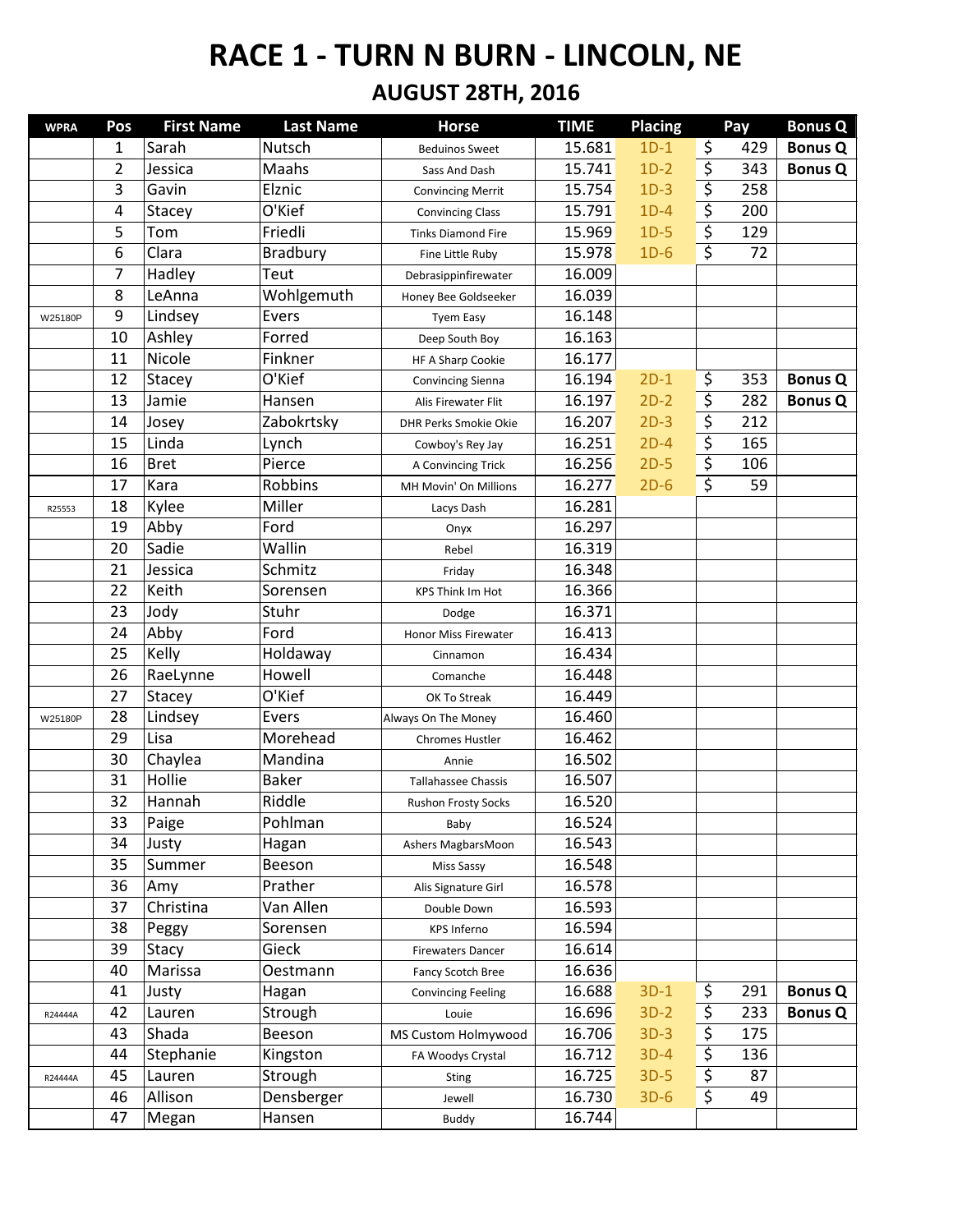| 48 | Ashley        | Forred         | <b>Wiretaps ARS</b>       | 16.759 |        |           |                |
|----|---------------|----------------|---------------------------|--------|--------|-----------|----------------|
| 49 | Sydney        | Goracke        | Hank                      | 16.761 |        |           |                |
| 50 | Heidi         | Riessland      | Fancy Blue Dasher         | 16.763 |        |           |                |
| 51 | Michelle      | Shew           | Blue Dash Go              | 16.773 |        |           |                |
| 52 | Lindsey       | Kester         | VC By Moonlight           | 16.774 |        |           |                |
| 53 | Linda         | Lynch          | Dash Ta Home              | 16.788 |        |           |                |
| 54 | Taylor        | Staton         | Zips Daisy Badger         | 16.806 |        |           |                |
| 55 | La Nae        | Drozd          | Docs Spanish Jig          | 16.810 |        |           |                |
| 56 | Hadley        | Durfey         | Spark Tie Bar             | 16.816 |        |           |                |
| 57 | Ann           | Riecken        | Jetsmooth Rosie           | 16.832 |        |           |                |
| 58 | Tylene        | Windle         | Ames                      | 16.843 |        |           |                |
| 59 | Wendy         | Goeden         | Perry                     | 16.853 |        |           |                |
| 60 | Jackie        | Beeson         | <b>Toy Poppin</b>         | 16.867 |        |           |                |
| 61 | Lexi          | Cleaveland     | Aqua Lena                 | 16.879 |        |           |                |
| 62 | Peggy         | Sorensen       | <b>KPS Shawnee Fire</b>   | 16.880 |        |           |                |
| 63 | Kim           | Dixion         | Nitro                     | 16.890 |        |           |                |
| 64 | Vicky         | <b>Barr</b>    | Snoopy                    | 16.900 |        |           |                |
| 65 | Jessica       | Schmitz        | Socket                    | 16.905 |        |           |                |
| 66 | Jessica       | Jurgensen      | Double Bid For Cash       | 16.926 |        |           |                |
| 67 | Brooklyn      | Knoke          | Truly Jo Reed             | 16.936 |        |           |                |
| 68 | <b>Brandi</b> | Salestrom      | <b>MS Rockin Star Pac</b> | 16.973 |        |           |                |
| 69 | Fran          | Roemer         | Caliente Bug              | 16.980 |        |           |                |
| 70 | Felicia       | <b>Buechle</b> | Doc Olena Badger          | 16.990 |        |           |                |
| 71 | Sadie         | Wallin         | Sterling                  | 17.020 |        |           |                |
| 72 | James         | Davie          | Watch My Hero             | 17.021 |        |           |                |
| 73 | Kris          | Harms          | JD Whatta Cougar          | 17.047 |        |           |                |
| 74 | Gretchen      | Spitz          | Wrench                    | 17.053 |        |           |                |
| 75 | Kathy         | Pugh           | Tango                     | 17.062 |        |           |                |
| 76 | Patti         | Nowicki        | MS Red Eyed War Chic      | 17.077 |        |           |                |
| 77 | Jayme         | Litchfield     | Debbie                    | 17.086 |        |           |                |
| 78 | Sally         | Schedlock      | Features Elegance         | 17.127 |        |           |                |
| 79 | Karla         | Rogge          | ThisChickBurnsCash        | 17.131 |        |           |                |
| 80 | Justice       | Weaver         | American Honey            | 17.134 |        |           |                |
| 81 | <b>Barb</b>   | Davis          | Thrill Of Hope Dash       | 17.138 |        |           |                |
| 82 | Jessie        | Fuqua          | Besty                     | 17.164 |        |           |                |
| 83 | Kristine      | Huber-Day      | Bee Bee Sally             | 17.168 |        |           |                |
| 84 | Natalie       | Harrington     | Daisy                     | 17.172 |        |           |                |
| 85 | Christi       | Durfey         | Austyn                    | 17.181 | $4D-1$ | \$<br>245 | <b>Bonus Q</b> |
| 86 | Jackie        | Kragel         | Bug Up Guy                | 17.205 | $4D-2$ | \$<br>196 | <b>Bonus Q</b> |
| 87 | Molly         | Schaefer       | Studly                    | 17.209 | $4D-3$ | \$<br>147 |                |
| 88 | Christi       | Durfey         | <b>OJ</b>                 | 17.224 | $4D-4$ | \$<br>115 |                |
| 89 | Jessica       | Maahs          | Spin The Moonlight        | 17.227 | $4D-5$ | \$<br>74  |                |
| 90 | Cathy         | Kingston       | Pride                     | 17.269 | $4D-6$ | \$<br>41  |                |
| 91 | Ashley        | McClain        | Roanie                    | 17.275 |        |           |                |
| 92 | Nancy         | Meyer          | Western Duckie            | 17.279 |        |           |                |
| 93 | Mallory       | Rock           | <b>BXL Go Lady Go</b>     | 17.292 |        |           |                |
| 94 | Jackie        | Rainwater      | Rooster                   | 17.302 |        |           |                |
| 95 | Alexandra     | Adams          | Charcoal Roll             | 17.321 |        |           |                |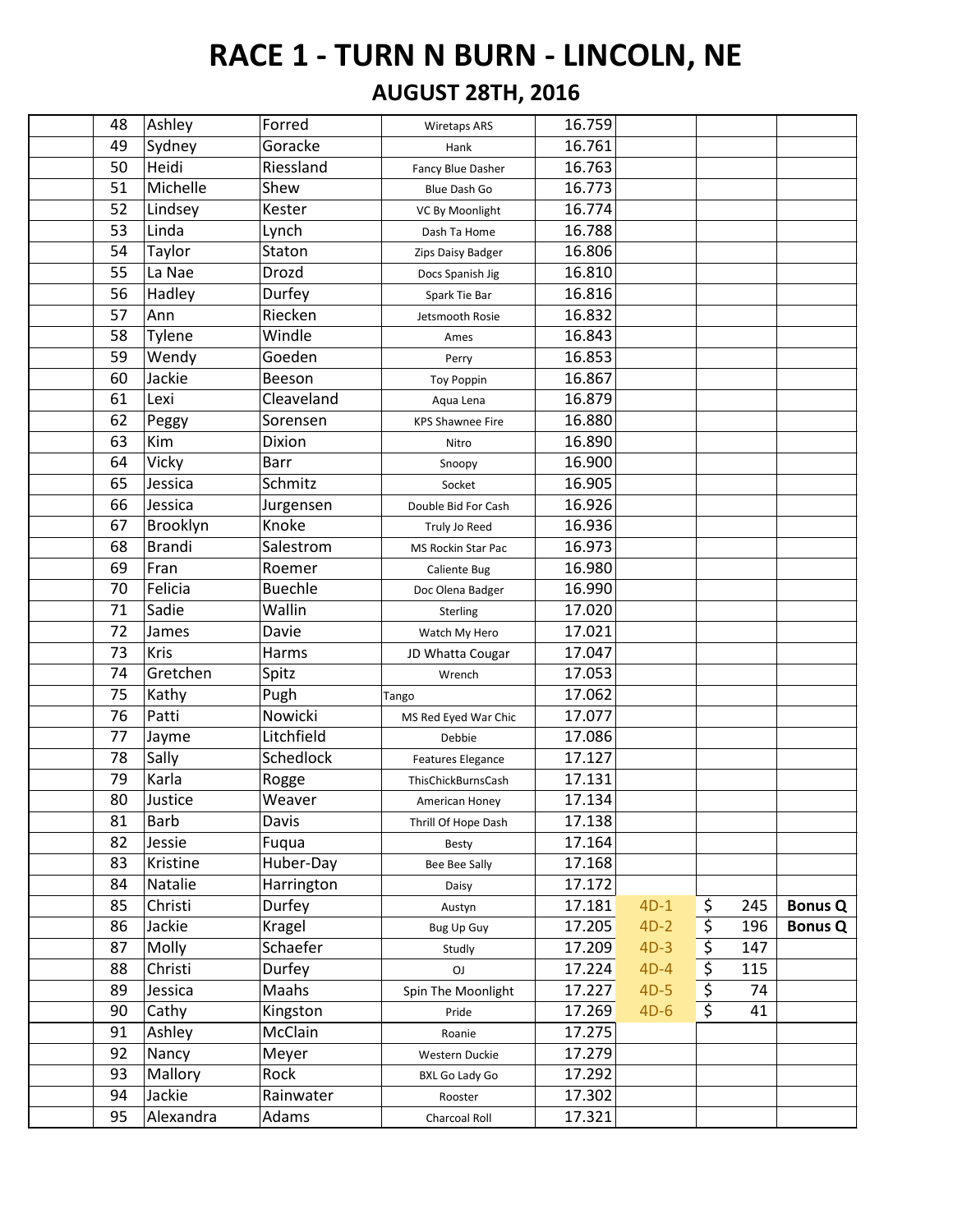| 96  | Desirae       | Simmons         | <b>Twisted Bartender</b>    | 17.323 |        |           |                |
|-----|---------------|-----------------|-----------------------------|--------|--------|-----------|----------------|
| 97  | Lacey         | Houck           | <b>Texas Jitters</b>        | 17.326 |        |           |                |
| 98  | Reba          | Oberle          | Sugar                       | 17.338 |        |           |                |
| 99  | Jessica       | Hodges          | Leo Hancock Possum          | 17.362 |        |           |                |
| 100 | Tiffany       | Vargas          | Passem Peekaboo             | 17.376 |        |           |                |
| 101 | Wendy         | Goeden          | Cash                        | 17.382 |        |           |                |
| 102 | Kris          | Harms           | Charm                       | 17.408 |        |           |                |
| 103 | Lexi          | Cleaveland      | JT Nifty Magic              | 17.418 |        |           |                |
| 104 | Shelly        | Aldag           | Flos Jos Patent             | 17.463 |        |           |                |
| 105 | Chelsea       | Kaufman         | Friday                      | 17.575 |        |           |                |
| 106 | Britta        | Robinson        | Bebo                        | 17.582 |        |           |                |
| 107 | Kim           | Dixion          | Ellenore                    | 17.585 |        |           |                |
| 108 | Peachie       | Williams        | Ole Buster Brown            | 17.637 |        |           |                |
| 109 | Alyssa        | Wilberger       | I-Cy Sullys Lancer          | 17.639 |        |           |                |
| 110 | Stephan       | Miller          | Tiny Aces N Eights          | 17.713 | $5D-1$ | \$<br>215 | <b>Bonus Q</b> |
| 111 | Kelly         | Golden          | Mare Mare                   | 17.739 | $5D-2$ | \$<br>172 | <b>Bonus Q</b> |
| 112 | Willie        | Weisbrook       | Blaze                       | 17.747 | $5D-3$ | \$<br>129 |                |
| 113 | Shari         | Lindsey         | Possum Copper Penny         | 17.758 | $5D-4$ | \$<br>100 |                |
| 114 | Tami          | <b>Oestmann</b> | Tiny Moo Too                | 17.815 | $5D-5$ | \$<br>64  |                |
| 115 | Kari          | Johnson         | Ace                         | 17.911 | $5D-6$ | \$<br>36  |                |
| 116 | Amy           | Goltz           | Dodge                       | 18.026 |        |           |                |
| 117 | James         | Davie           | Dakota                      | 18.027 |        |           |                |
| 118 | Cheyenne      | Kems            | Culpepper Ikewood           | 18.146 |        |           |                |
| 119 | Heather       | Gehle           | Ruby                        | 18.154 |        |           |                |
| 120 | Ashley        | Ring            | Ellie                       | 18.196 |        |           |                |
| 121 | Carrie        | Duffy           | JD Whatta Rushon            | 18.212 |        |           |                |
| 122 | Lindsey       | Warner          | Gypsy                       | 18.261 |        |           |                |
| 123 | Erin          | Staton          | MW Skipps Easy Lady         | 18.329 |        |           |                |
| 124 | Caitlyn       | McLead          | Romeo                       | 18.335 |        |           |                |
| 125 | Felicia       | <b>Buechle</b>  | Ferrari                     | 18.340 |        |           |                |
| 126 | Lisa          | Mccrary         | Suddenly Up                 | 18.396 |        |           |                |
| 127 | Melissa       | Shelton         | Hesa Smart Renegade         | 18.538 |        |           |                |
| 128 | Marcie        | Doran           | Pinstripped Cadiclac        | 18.602 |        |           |                |
| 129 | Jordan        | Dassinger       | Miss N Your Ride            | 18.624 |        |           |                |
| 130 | Eva           | Ames            | Short Stuff                 | 18.672 |        |           |                |
| 131 | Macayla       | Luetkenhaus     | Gus                         | 18.730 |        |           |                |
| 132 | Marcy         | Knoke           | <b>Convincing Prescence</b> | 20.128 |        |           |                |
| 133 | Felicia       | <b>Buechle</b>  | Coco                        | 9999   |        |           |                |
| 134 | Linda         | Miller          | Cleats In Vegas             | 9999   |        |           |                |
| 135 | Pam           | Reynolds        | Rumour                      | 9999   |        |           |                |
| 136 | Stannis       | Hoffman         | Roanie                      | 9999   |        |           |                |
| 137 | Gretchen      | Spitz           | Frilly Bar                  | 9999   |        |           |                |
| 138 | Casey         | Jones           | Bo                          | 9999   |        |           |                |
| 139 | Harlee        | Bauman          | Booey                       | 9999   |        |           |                |
| 140 | Chantel       | Frisch          | Ain't No Gold Digger        | 9999   |        |           |                |
| 141 | Molly         | Schaefer        | Eddie                       | 9999   |        |           |                |
| 142 | <b>Brandy</b> | Marriott        | Laraedo                     | 9999   |        |           |                |
| 143 | Courtney      | <b>Barnett</b>  | Famous Six Shooter          | 9999   |        |           |                |